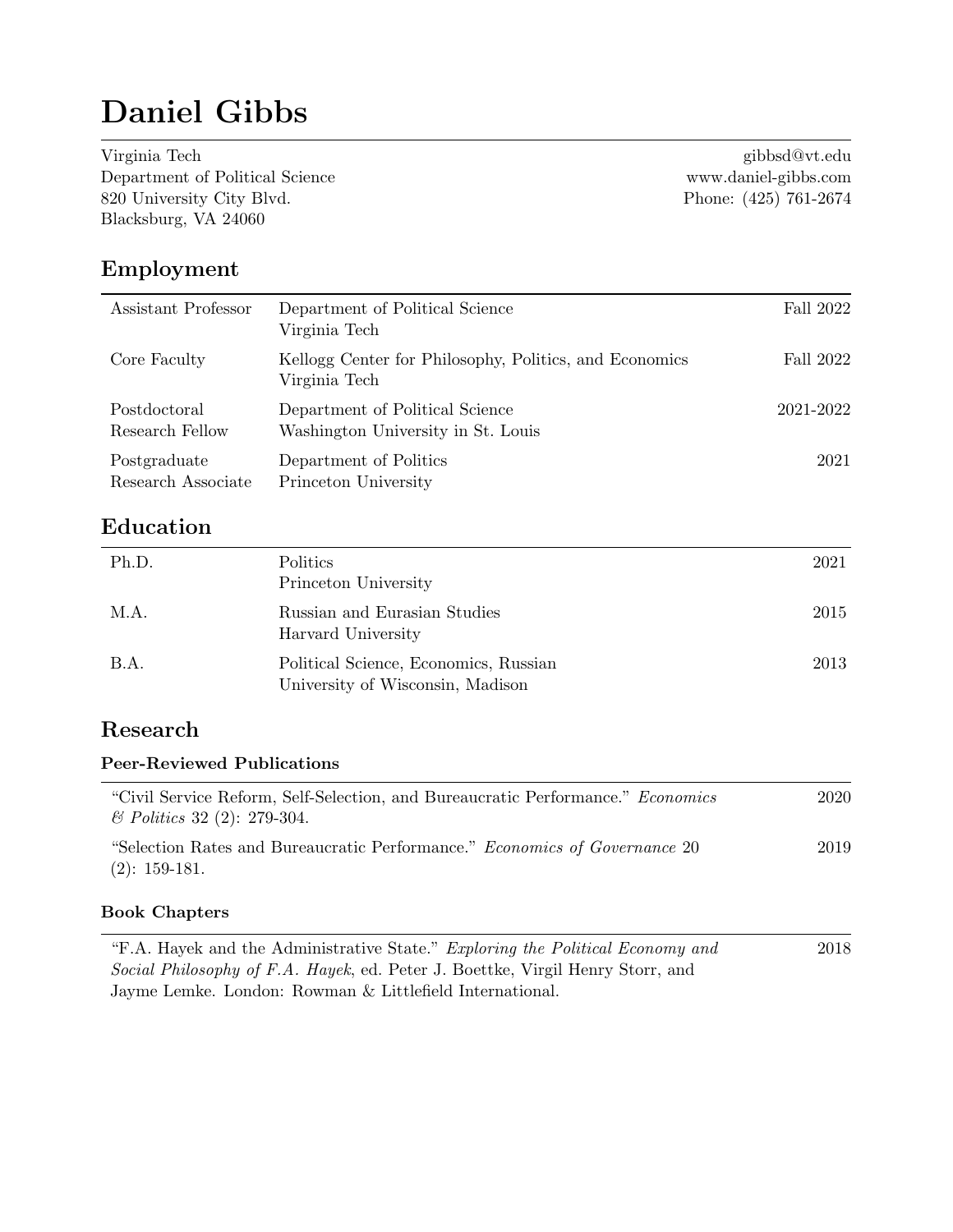### Working Papers

"The Reputation Politics of the Filibuster."

"Individual Accountability, Collective Decision-Making."

"Message Legislation and the Politics of Virtue Signaling," with Charles Cameron and Jesse Crosson.

"Virtue Signaling: A Theory of Message Legislation," with Charles Cameron.

#### Works in Progress

"Representation in Legislatures: Moderation's Appeal," with Gleason Judd.

"Government-Specific Human Capital and the Loyalty-Competence Trade-off in Bureaucracies," with Carolyn Barnett.

### Presentations

| "Message Legislation," with Charles Cameron and Jesse Crosson.<br>UCSD American Politics Workshop, November 2020.                     |
|---------------------------------------------------------------------------------------------------------------------------------------|
| "Individual Accountability, Collective Decision-Making."<br>Annual Meetings of the Public Choice Society 2020, Ostrom Prize Finalist. |
| "Civil Service Reform, Self-Selection, and Bureaucratic Performance."<br>Annual Meetings of the Public Choice Society 2019.           |

Society for Institutional and Organizational Economics Annual Conference 2019. Emory Conference on Institutions and Lawmaking 2019, Poster Session.

### Teaching

#### Graduate

| Instructor              | Introduction to Mathematics for Political Science, Princeton University. |
|-------------------------|--------------------------------------------------------------------------|
| Assistant<br>Instructor | Advanced Formal Political Analysis, Princeton University.                |

#### Undergraduate

| Instructor              | Politics and the Theory of Games, Washington University in St. Louis.                                   |  |  |
|-------------------------|---------------------------------------------------------------------------------------------------------|--|--|
|                         | Politics of Bureaucracy, Washington University in St. Louis.                                            |  |  |
| Assistant<br>Instructor | Mathematical Models in the Study of Politics, Princeton University.                                     |  |  |
| Tutor                   | Microeconomics, Public Policy & International Affairs Junior Summer<br>Institute, Princeton University. |  |  |

<sup>&</sup>quot;Selection Rates, Bureaucratic Expertise, and Agency Performance." Africa Meeting of the Econometric Society 2018.